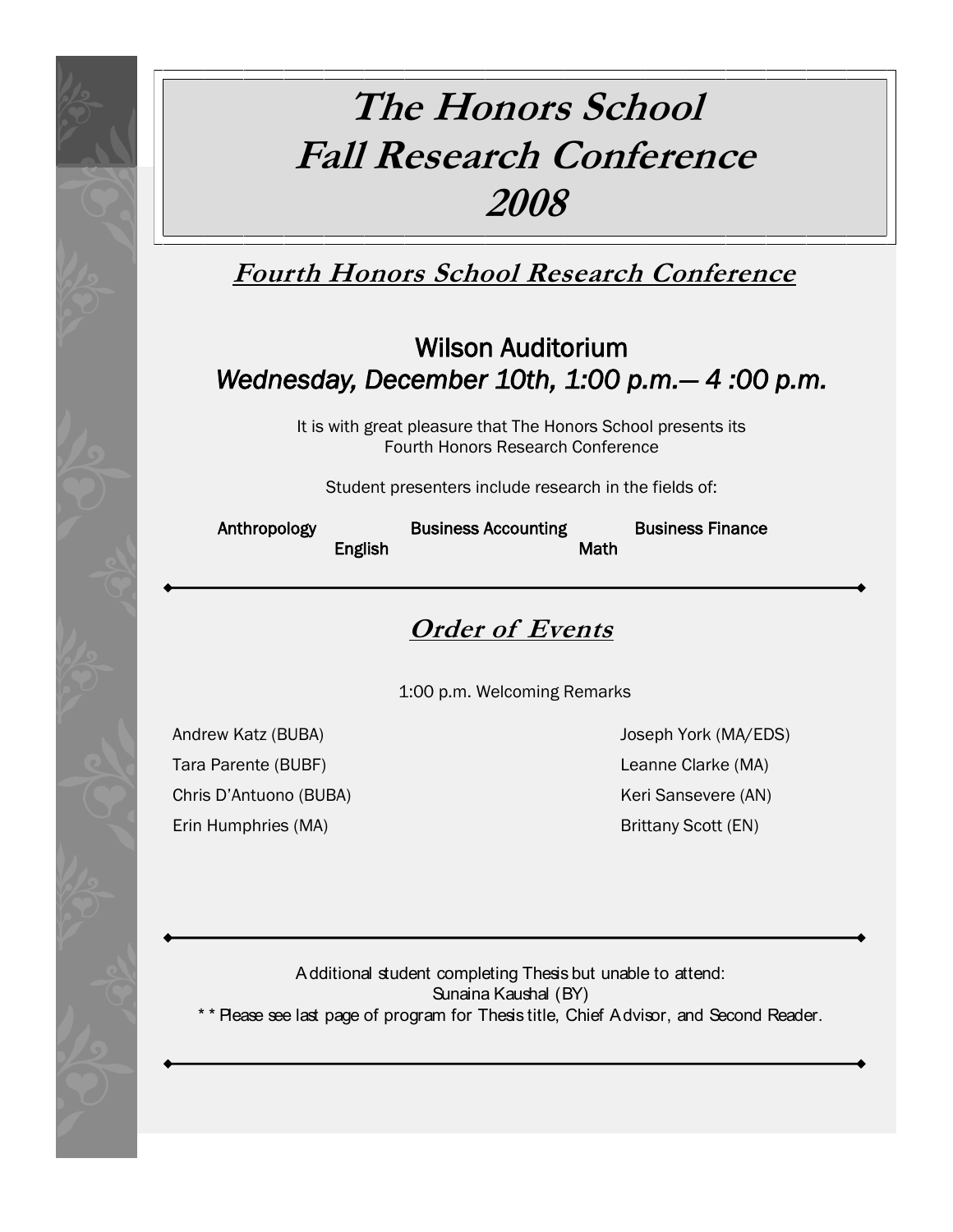

### **PRESENTERS**

#### Andrew Katz Chief Advisor: Prof. Douglas Stives Natural Monopolies: A Study of One of Our Nation's Most Undervalued Niche Markets Second Reader: Prof. Daniel He

#### This thesis will look at perhaps the most underrated section of the U.S. economy, in terms of profitability. In many other countries, the term "natural monopoly" has little value to it due to lax laws concerning formations of entities such as cartels, trusts, and monopolies. However, in the U.S.A. the aforementioned entities are illegal under most circumstances making it of the utmost importance to find legal ways to dominate an industry. As it turns out, this method is the formation of "natural monopolies." These "natural monopolies" exist so successfully for a number of reasons that center around the establishment of one"s business in an industry where it is extremely difficult for competitors to generate sizeable profits in a completely legal manner.

#### Tara Parente Chief Advisor: Dr. Andreas Christofi Credit Derivatives: An analysis of the viable factors responsible for the capricious Second Reader: Prof. John D. Burke conditions in the credit derivative markets.

This research explores the factors contributing to the capricious conditions in the credit derivative markets. Throughout this research much has been revealed. Credit derivative use creates disarray due to discrepancies in valuation models, undisclosed business techniques, and firms assuming less risk. An accumulation of these factors ultimately creates a disturbing environment. Banks, financial firms, and many other companies are no longer assuming risks due to the use of credit default swaps and collateralized debt obligations. If these firms would assume some risk, they would actually hold interest in whether or not there is a high risk of default. They would also understand how firm risk default is highly correlated. Firms should ultimately be required to hold a specific amount of risk instead of hedging most of it. Requiring firms to hold a certain amount of risk will uphold prudent lending and financial policies. Moreover, the buying and selling of these instruments requires some major improvements regarding the valuation models, the undisclosed techniques, and assumptions of risk.

### Christopher D'Antuono Chief Advisor: Prof. Douglas Stives Tax Policy's Effects on the Economy in Times of Recession Second Reader: Dr. Steven Pressman

The economy is currently spiraling downwards towards recession. Efforts are being made to stimulate the economy through many different methods. One important way the government can affect the economy is through tax policy. The subject of this project is how tax policy can affect the national economy in times of recession. This topic is important because in the near future we will all be hearing what the new presidential administration's plans are to curtail the recession. Certainly, tax policy will be a part of these plans. This project analyzes what tax policies may be effective and which will fail. It also concentrates on tax policy that has already been passed, namely, the economic stimulus package of last summer, and the new housing assistance tax act. Despite many recessions and even a great depression, our current problems are unlike any other in history. Our economic problems are stemming from a sub-prime mortgage crisis and a decline in housing prices. Tax policy is a widely understood topic but it has not been tested against the problems we now face. This project encompasses my discrete contribution to the field by explaining how the use and influence of tax policy will expand in the future and how this will affect our current economy.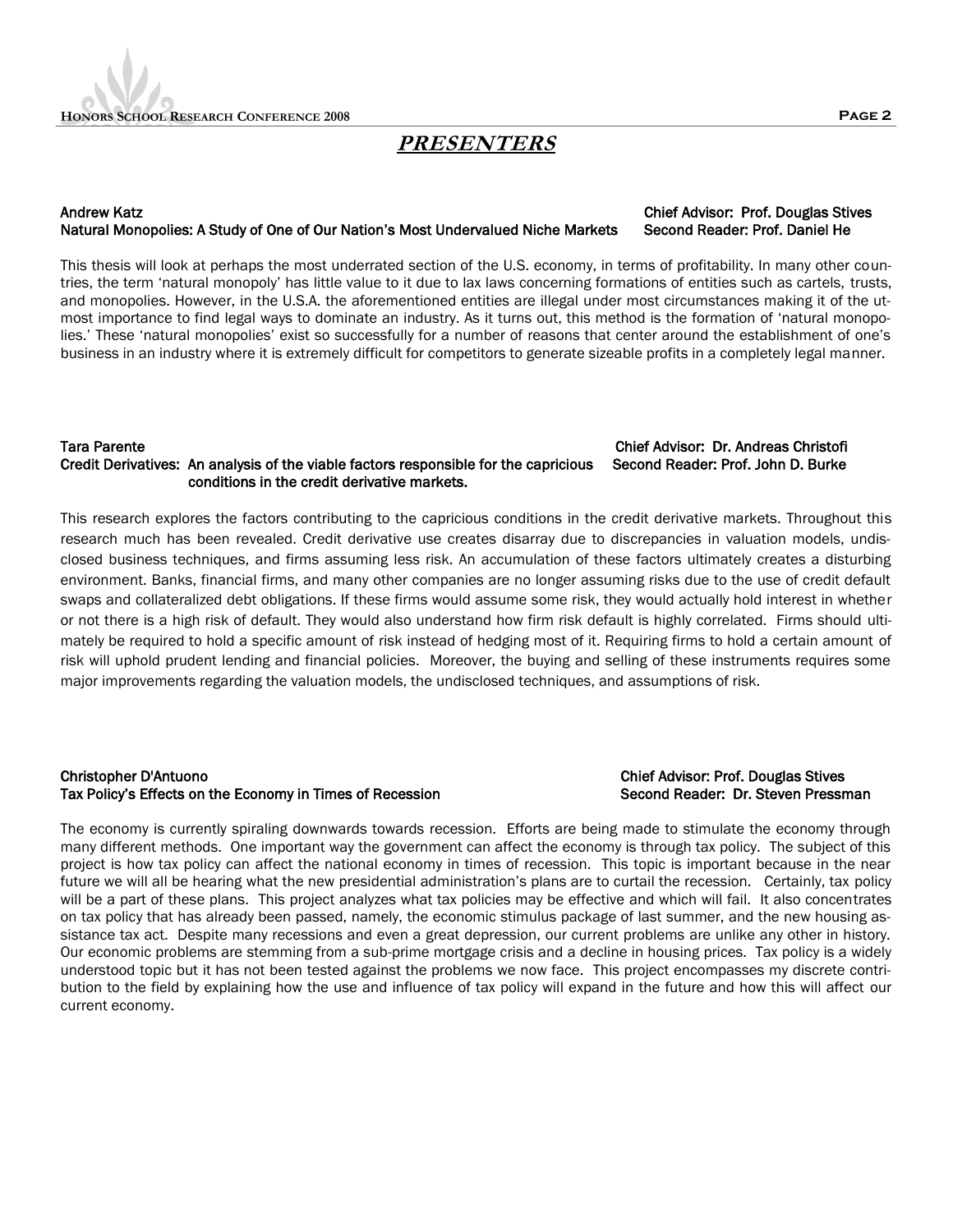## **PRESENTERS (cont.)**

#### Erin M. Humphries Chief Advisor: Dr. Joseph Coyle An Investigation into the Secret World of Steganography Second Reader: Dr. David Marshall

Imagine doing a Google Image search on the internet and having various hidden messages floating across the screen that are impossible to detect by the human eye. Which images contain a hidden message? How do you figure it out? The answer to these questions begins with understanding steganography. Steganography is often referred to as the concealing of digital information within computer images or files. The expansion of internet utilization has caused many investigators to develop methods to ensure security across computer systems. In my own investigation into the secret world of steganography I used a method called LSB (Least-Significant Bit) Embedding. A mathematical program named Matlab was used to generate a grayscale image in which a message was concealed. After figuring out how to embed my own message I used Matlab to develop a program to test random pictures for potential secret messages. The results are appealing for one wanting to know more about the fast growing computer world.

#### Joseph A. York Chief Advisor: Dr. David Marshall Heronian Tetrahedra: A Mathematical Investigation of Heronian Triangles and Tetrahedra Second Reader: Dr. Joseph Coyle

This project was designed to investigate a special class of geometric figures known as Heronian triangles, as well as their three dimensional counterpart, Heronian tetrahedra. A Heronian triangle is a triangle that has integral side lengths and integral area. These triangles have been studied by several mathematicians, leading to the discovery of several interesting properties exhibited by this unique class of triangles. My study considers some of the questions that have been asked concerning properties of Heronian triangles, and attempts to formulate analogous questions for the Heronian tetrahedra. Heronian tetrahedra, sometimes referred to as perfect pyramids, are tetrahedra with integer edge lengths, integer faces, and integer volumes. Using various geometric methods, as well as mathematical computer programs, such as Maple™, this project investigates the properties of these perfect pyramids.

A collection of congruences with distinct moduli, each greater than 1, such that each integer satisfies at least one of the congruences, is said to be a covering system. In 1950, a famous mathematician by the name of Paul Erdös conjectured that "for each number N, one can cover the integers with finitely many congruences with distinct moduli all greater than N." Erdös' problem still remains open today and as of now, a mathematician by the name of Nielsen has taken the lead as he has created a covering system with the smallest modulus of 36. In my thesis, I have worked to create my own covering systems of congruences. In addition, I have created my own computer program in Maple to check if a set of given moduli do indeed cover all integers. Further, I was able to determine the upper and lower bounds on the number of moduli necessary to create a covering system with the smallest modulus equal to 2.

#### Keri J. Sansevere Chief Advisor: Dr. Richard Veit The Most Ancient Village in Our Country: Interpreting Forgotten Colonial Second Reader: Prof. Michael Gall Material at the Salisbury Site

Excavated nearly seventy years ago by Dorothy Cross as part of the Works Progress Administration, the Salisbury Site has been called one of the oldest centers of Native American activity in the Delaware Valley. Since Cross" excavation, archaeologists have focused their scholarship on interpreting the thousands of prehistoric artifacts excavated from the site while providing little or no explanation of 17th-century historic material, including nearly 600 tobacco pipe fragments. This paper will explore the forgotten colonial artifacts from the Salisbury Site through the lens of 21st century archaeology by researching early colonial history and artifact analysis. With this data, an expanded interpretation of the site will be presented.

### Leanne Clarke Chief Advisor: Dr. Susan Marshall Covering Sets of Congruences **Second Reader: Dr. Bonnie Gold** Second Reader: Dr. Bonnie Gold